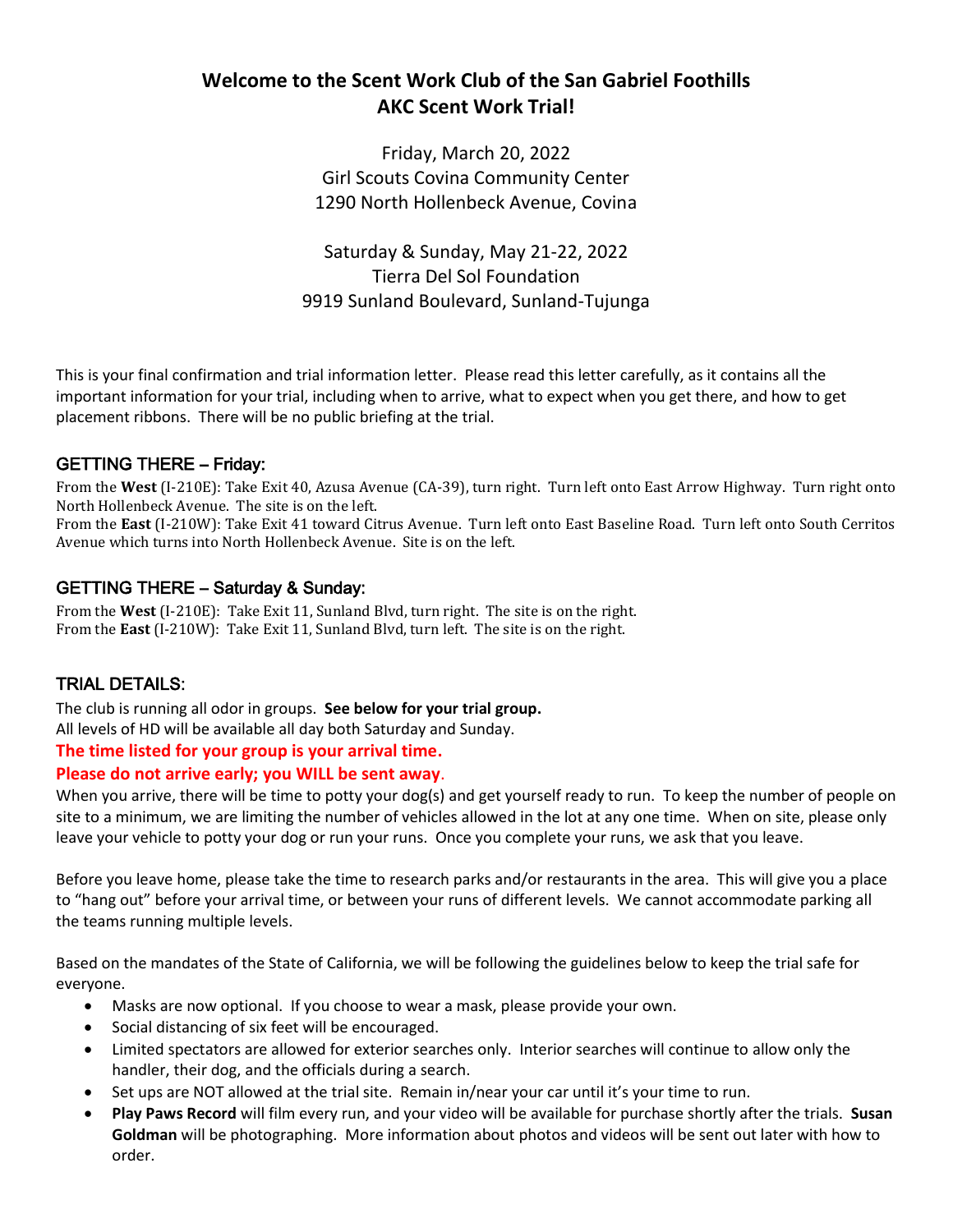### HANDLER BRIEFINGS:

**Links to videos of your search areas will be posted to the club website the night before the trial**.

[\(www.swcfoothills.org/trial-info\)](http://www.swcfoothills.org/trial-info) The virtual briefing will include guidelines for each search. The judge will also give each exhibitor a short briefing when you come to each search area. If you have specific questions about the search area that was not covered in the video, you may ask the judge before you start. There will be no general briefing, and no class briefing before class starts.

### TRIAL SCHEDULE:

Your group and time slots listed on the following pages CANNOT be changed. You will be running all odor classes of that level (and HD of any level) in your time slot. If you have multiple dogs in the same group, you will have time to switch out dogs, but please have them ready to run. Warm up boxes will be available for you to use before entering your search. Your dog's armband number is listed in your class confirmation.

### RESULTS AND RIBBONS:

### Please do not wait at the trial site for results.

Preliminary results will be posted to the club website [\(www.swcfoothills.org/trial-info\)](http://www.swcfoothills.org/trial-info) as soon as each class can be completely scored (pending internet reception). Individual results and High in Trial will be emailed later.

Please pick up your qualifying and title ribbons and title pin immediately after your runs, as you do not need to wait for results for these ribbons. **Placement ribbons and High in Trial will be mailed upon request.** Please send ONE email after you've received all your results to Sue Ingham at [inghamdesigns@yahoo.com](mailto:inghamdesigns@yahoo.com) stating which ribbons you would like mailed. You may also pick up your ribbons in person if you are trialing later that day or the next day, or you may designate someone who will be there later to pick them up for you.

Thank you in advance to everyone for keeping track of where you are in the run order, for picking up after your dogs (or someone else's dog), for being kind to the volunteers, and being supportive of one another. Remember that we are the center of our dog's universe. Play and have fun!

See you soon!

Jeanette Ivie Trial Secretary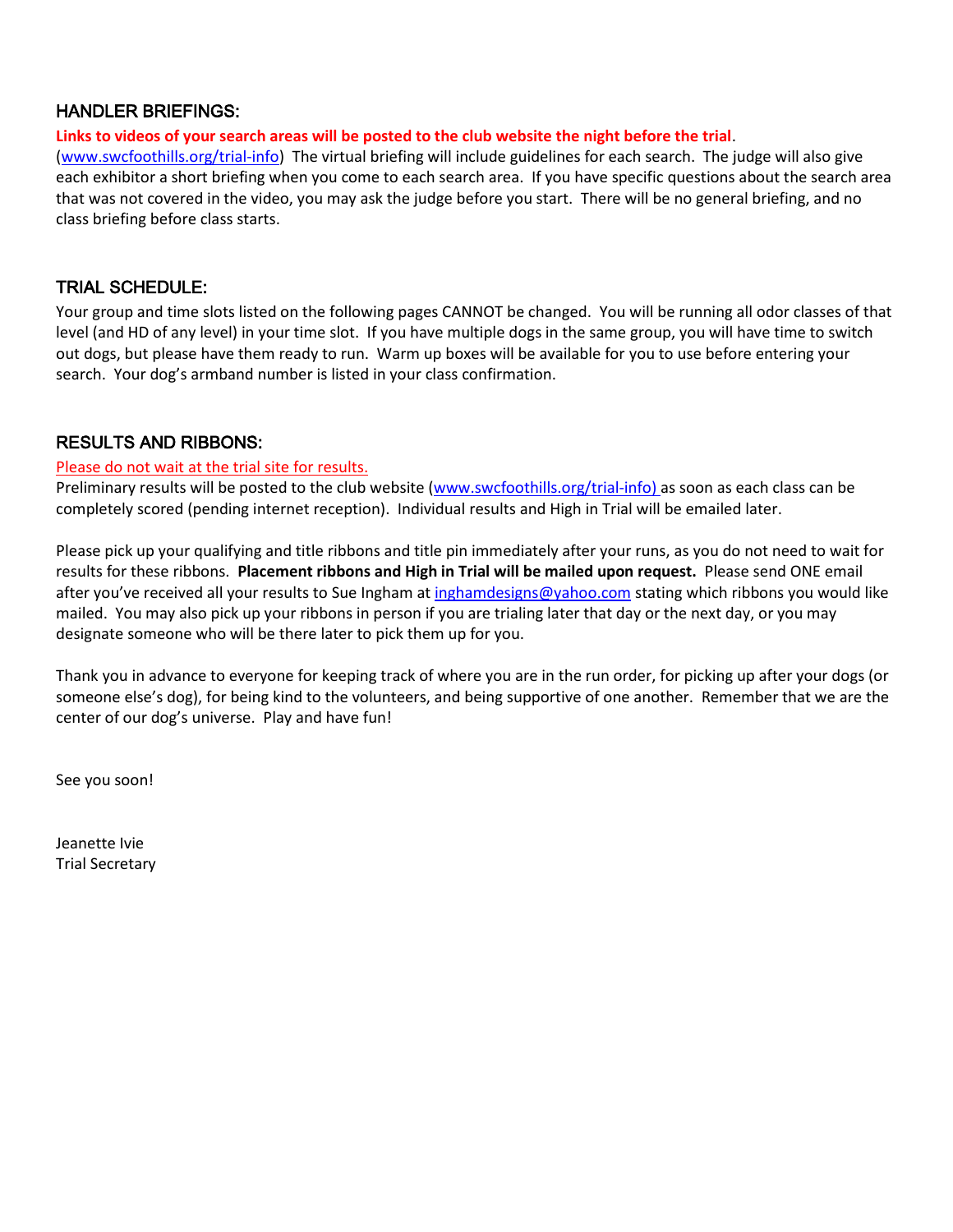| <b>Detective</b> |                | <b>Friday, May 20, 2022</b> |                  |  |
|------------------|----------------|-----------------------------|------------------|--|
| <b>Time</b>      | <b>Armband</b> | <b>Handler</b>              | <b>Call Name</b> |  |
| 9:00 AM          | 222            | Jeanette Ivie               | Sami             |  |
|                  | 137            | Dee Long                    | Naniloa          |  |
|                  | 132            | Cynthia Smith               | Zane             |  |
|                  | 129            | Teresa Rodney               | Score            |  |
|                  | 265            | Diane Schlesinger           | Apple            |  |
| 10:00 AM         | 267            | Diane Sox                   | Casey            |  |
|                  | 234            | Anne Dove                   | Paisley          |  |
|                  | 276            | Josie Le Balch              | Bella            |  |
|                  | 106            | Cyndee Lyn Kea              | Jake             |  |
|                  | 125            | Liza Alldredge              | Joey             |  |
| 11:00 AM         | 274            | Lori Barbee                 | Rumor            |  |
|                  | 143            | Kim Morton                  | Summer           |  |
|                  | 144            | <b>Taylor Morton</b>        | Flair            |  |
|                  | 110            | Nancy Frank                 | Annie            |  |
|                  | 111            | Susan Holt                  | Ben              |  |
| 12:00 PM         | 133            | LeeAnn Emirkhanian          | Karma            |  |
|                  | 166            | Jim Axtelle                 | Dash             |  |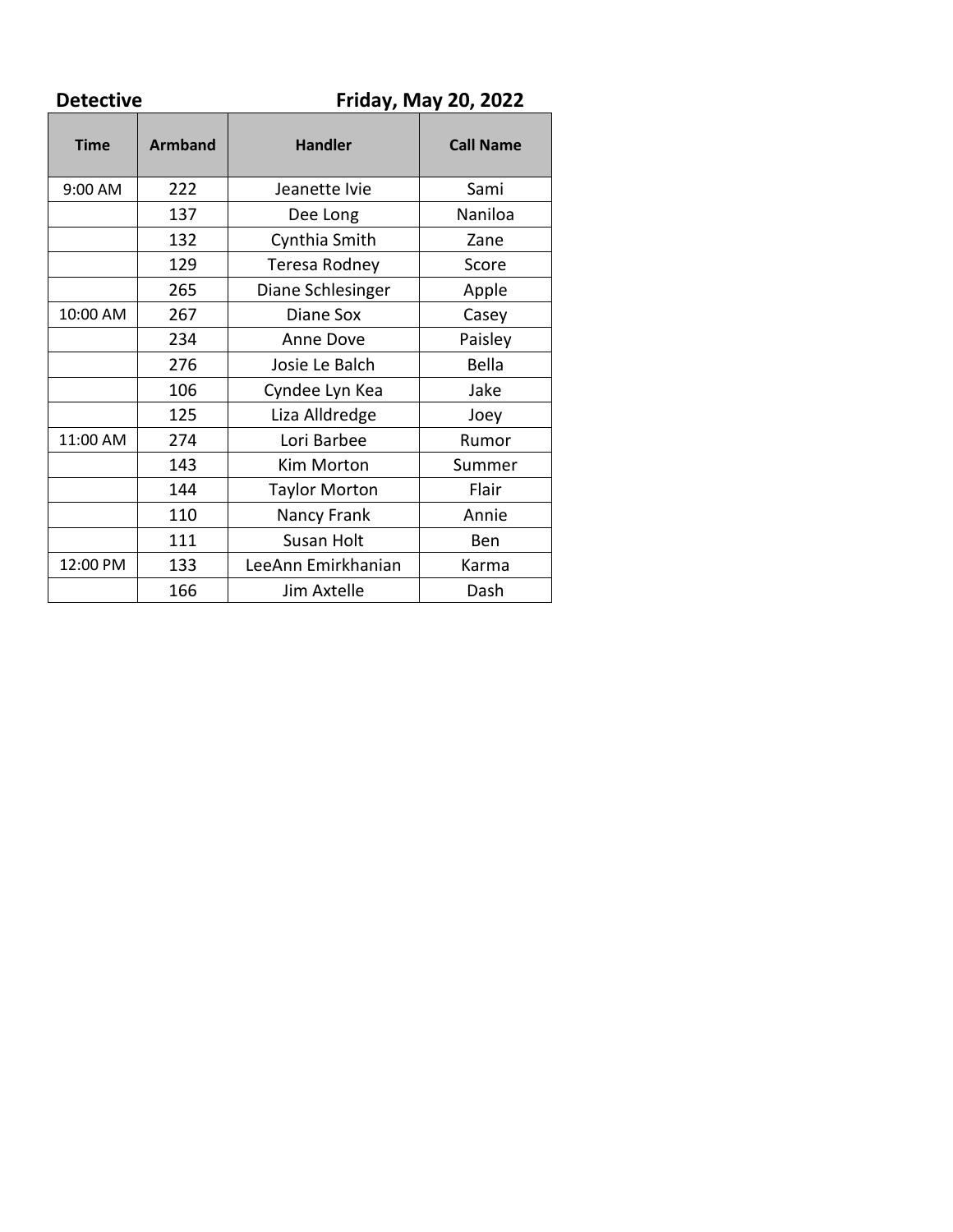## **Master Saturday, May 21, 2022**

|             |                |                      |                  | <b>Elements</b> |              |                                            |              |
|-------------|----------------|----------------------|------------------|-----------------|--------------|--------------------------------------------|--------------|
| <b>Time</b> | <b>Armband</b> | <b>Handler</b>       | <b>Call Name</b> | $\mathbf B$     | $\mathsf C$  | E                                          |              |
| 8:00 AM     | 277            | Josie Le Balch       | Luc              |                 | $\mathsf C$  | E                                          | ı            |
|             | 151            | <b>Noah Gaines</b>   | lona             | B               | $\mathsf{C}$ | E                                          |              |
|             | 234            | Anne Dove            | Paisley          |                 |              |                                            |              |
|             | 222            | Jeanette Ivie        | Sami             | B               | C            | E                                          |              |
|             | 137            | Dee Long             | Naniloa          | B               | $\mathsf{C}$ | E                                          |              |
| 8:30 AM     | 132            | Cynthia Smith        | Zane             | В               |              | E                                          |              |
|             | 301            | Stephanie A. L. Reed | Nero             | B               | $\mathsf{C}$ |                                            |              |
|             | 301            | Penelope Scott-Fox   | Nero             |                 |              | E                                          |              |
|             | 166            | Jim Axtelle          | Dash             | B               | $\mathsf{C}$ | E                                          |              |
|             | 109            | Nancy Frank          | Gail             |                 |              | E                                          |              |
|             | 111            | Susan Holt           | Ben              |                 |              | E                                          |              |
| 9:00 AM     | 105            | Jana Tibbetts        | Roxy             | B               | $\mathsf C$  | E                                          |              |
|             | 106            | Cyndee Lyn Kea       | Jake             |                 | $\mathsf{C}$ | E                                          | ı            |
|             | 114            | Erin Kelly           | Piper            | B               |              | E                                          |              |
|             | 146            | Lauren Jones         | Ollie            | B               | $\mathsf C$  | E                                          |              |
|             | 126            | Robin R. Lux         | Ruby             | B               | $\mathsf{C}$ | E                                          | $\mathsf{I}$ |
|             | 128            | Sharron Lux          | Chief            | B               | $\mathsf C$  | E                                          |              |
| 9:30 AM     | 115            | <b>Kim Simons</b>    | Todd             | B               | $\mathsf C$  | E                                          | $\mathsf{I}$ |
|             | 182            | Carol Keller         | Scorch           |                 | $\mathsf{C}$ | E                                          |              |
|             | 183            | Carol Keller         | Pimms            | B               |              |                                            |              |
|             | 274            | Lori Barbee          | Rumor            | B               | $\mathsf{C}$ | E                                          |              |
|             | 189            | Diane Baley          | Checkers         | B               | $\mathsf C$  | E                                          |              |
| 10:00 AM    | 202            | Jan McAninch         | <b>FIGARO</b>    | B               | $\mathsf C$  | E                                          |              |
|             | 209            | Susan Spitzer        | Riley            | B               | $\mathsf C$  | E                                          | $\mathsf{I}$ |
|             | 215            | Susan Bartky         | Pi               |                 |              | E                                          |              |
|             | 229            | Staci Billy          | Moxi             |                 |              |                                            |              |
|             | 259            | Jean Muenster        | Cheerio          | B               |              | E                                          |              |
|             | 265            | Diane Schlesinger    | Apple            |                 |              | E                                          |              |
| 10:30 AM    | 266            | Diane Sox            | Teagan           | B               | $\mathsf C$  | E                                          | I            |
|             | 283            | Paul Kramer          | <b>Tess</b>      |                 |              | E.                                         | T            |
|             | 292            | Teiko Doran          | Khloe            | B               | $\mathsf{C}$ |                                            |              |
|             | 305            | Lisa Thomas          | Latte            |                 | $\mathsf{C}$ | E                                          | $\mathsf{I}$ |
|             | 133            | LeeAnn Emirkhanian   | Karma            | B               |              |                                            |              |
|             | 238            | Mary B. Kennedy      | Jedi             | B               | $\mathsf{C}$ | E                                          | I            |
| 11:00 AM    | 181            | Lara Schindler       | Hops             | B               |              |                                            |              |
|             | 184            | John Zupancic        | Griff            |                 | $\mathsf{C}$ | $\mathsf{E}% _{0}\left( \mathsf{E}\right)$ | T            |
|             | 217            | Sebastian Duran      | Aya              |                 | $\mathsf C$  | E                                          |              |
|             | 240            | Victoria Marguleta   | Freddie          | B               | $\mathsf{C}$ | E                                          | I            |
|             | 286            | Maria Gunderson      | Katie            |                 |              | E                                          |              |
|             | 288            | Cynthia C. Sattler   | Phaedra          |                 | $\mathsf{C}$ | $\mathsf{E}% _{0}\left( \mathsf{E}\right)$ | I            |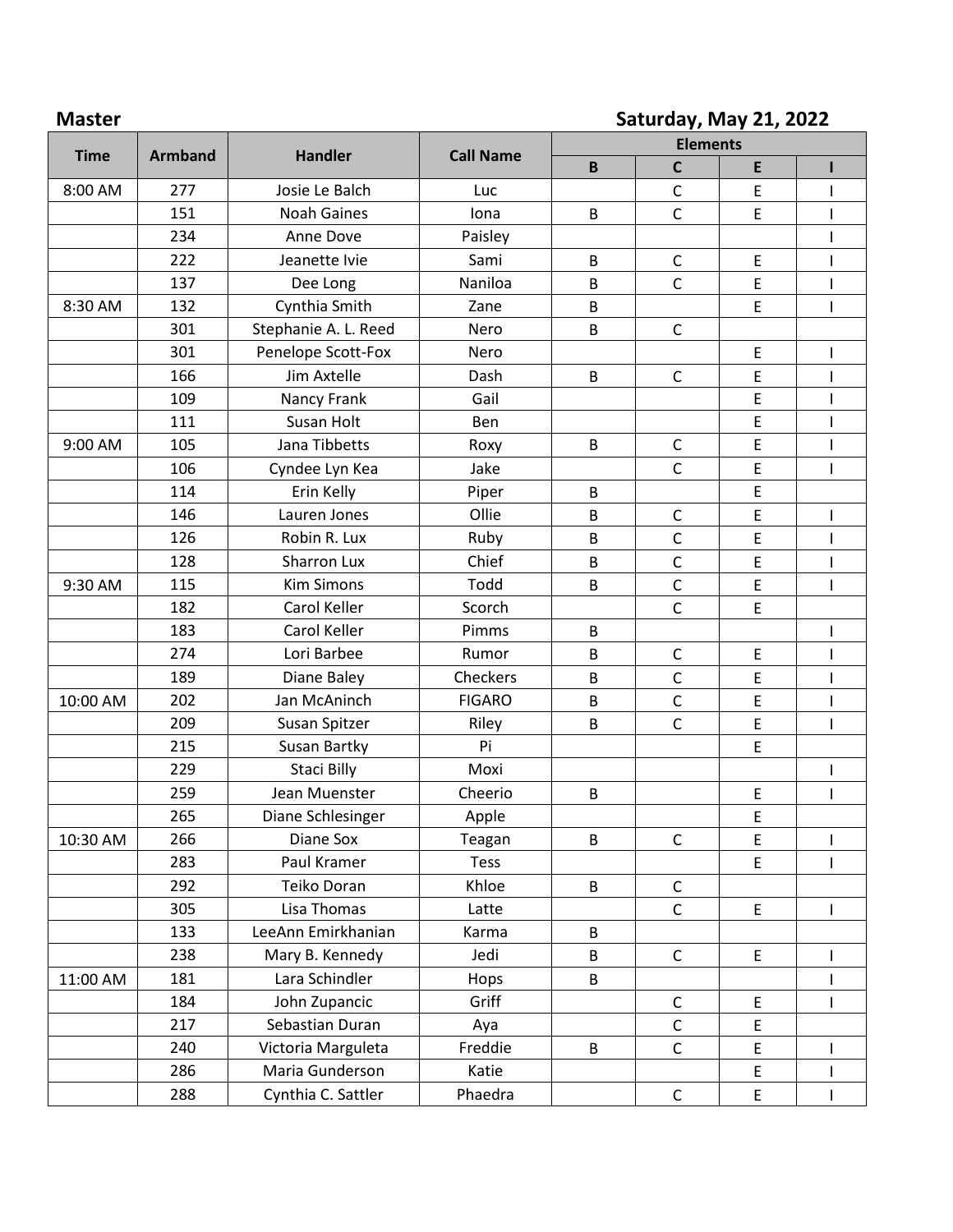## **Novice – Part 1 Saturday, May 21, 2022**

|             |                |                                |                  |             | <b>Elements</b> |   |                          |
|-------------|----------------|--------------------------------|------------------|-------------|-----------------|---|--------------------------|
| <b>Time</b> | <b>Armband</b> | <b>Handler</b>                 | <b>Call Name</b> | $\mathsf B$ | $\mathsf C$     | E |                          |
| 1:00 PM     | 237            | Anne Dove                      | Sam              | B           |                 | E |                          |
|             | 278            | Josie Le Balch                 | Jett             | B           | $\mathsf{C}$    | E |                          |
|             | 180            | Lara Schindler                 | Schooner         | B           | $\mathsf{C}$    | E |                          |
|             | 185            | John Zupancic                  | Hana             | B           | $\mathsf{C}$    | E | I                        |
|             | 216            | Sebastian Duran                | Cruise           | B           | $\mathsf{C}$    | E |                          |
|             | 239            | Victoria Marguleta             | Salvador Dali    | B           | $\mathsf{C}$    | E | $\overline{\phantom{a}}$ |
| 1:15 PM     | 285            | Maria Gunderson                | Riker            | B           | $\mathsf C$     | E |                          |
|             | 289            | Cynthia C. Sattler             | Moto             | B           | $\mathsf{C}$    | E | $\overline{\phantom{a}}$ |
|             | 162            | Ellen Covella                  | Guinness         | B           | $\mathsf C$     | E | ı                        |
|             | 103            | Debbie McGee                   | Tabby            | B           | $\mathsf{C}$    | E | $\mathbf{I}$             |
|             | 136            | Sharon Farkas                  | Lucy             | B           | $\mathsf{C}$    | E |                          |
|             | 102            | Darlene Jay                    | Cooper           | B           | $\mathsf{C}$    | E | $\mathbf{I}$             |
| 1:30 PM     | 127            | Christi Valley                 | Cooper           | B           | $\mathsf C$     | E | ı                        |
|             | 134            | <b>Richard Hards</b>           | Arrow            | B           | $\mathsf{C}$    |   |                          |
|             | 138            | <b>Julie Martin</b>            | Moose            | B           |                 | E |                          |
|             | 165            | Devyn Weeks                    | Penny            | B           | $\mathsf C$     | E | $\mathbf{I}$             |
|             | 141            | Kelly Cannavan                 | Fred             |             | $\mathsf{C}$    | E |                          |
|             | 142            | Kelly Cannavan                 | Murphy           | B           |                 |   |                          |
| 1:45 PM     | 171            | Linda Flanagan                 | Sean             |             | $\mathsf C$     |   |                          |
|             | 153            | Dorann LaPerch                 | Tuff             | B           | $\mathsf{C}$    | E | $\overline{\phantom{a}}$ |
|             | 295            | Jinny Chow                     | Jasmine          | B           | $\mathsf C$     | E |                          |
|             | 150            | Carolyn Marks                  | Zora             | B           | $\mathsf{C}$    | E | $\mathbf{I}$             |
|             | 172            | Linda Flanagan                 | Rose             |             |                 | E |                          |
|             | 161            | Sally Mobraaten                | Andy             | B           | $\mathsf C$     | E | $\mathbf{I}$             |
| 2:00 PM     | 164            | Kenneth Caldwell               | Cali             | B           | $\mathsf C$     | E |                          |
|             | 168            | Kerstin Ferguson               | Freya            |             | $\mathsf{C}$    | E | ı                        |
|             | 174            | Linda Flanagan                 | Elvis            |             |                 |   |                          |
|             | 170            | Ken Weiss                      | Carlee           | B           | $\mathsf C$     | E | $\overline{\phantom{a}}$ |
|             | 178            | Cheryl Winblad                 | Bonnie           | B           |                 |   |                          |
|             | 173            | Linda Flanagan                 | Rockie           |             |                 |   |                          |
| 2:15 PM     | 175            | Linda Flanagan                 | Gabriel          | B           |                 |   |                          |
|             | 187            | <b>Esther Claire Windebank</b> | Pablo            | B           |                 |   | $\mathsf{I}$             |
|             | 188            | <b>Esther Claire Windebank</b> | Molly            |             | $\mathsf C$     | E |                          |
|             | 190            | Pam Basso                      | Abby             | B           |                 | E |                          |
|             | 191            | Cathy Davis                    | Gaga             |             | $\mathsf C$     |   |                          |
|             | 200            | Susanne Howarth                | <b>Blackie</b>   |             |                 |   |                          |
| 2:30 PM     | 219            | <b>Melanie Bigelow</b>         | Archer           | B           | $\mathsf C$     | E | $\mathbf{I}$             |
|             | 195            | Carolyn Hudson                 | Ty               |             | $\mathsf C$     |   |                          |
|             | 196            | Carolyn Hudson                 | Teddi            | B           |                 | E | $\mathbf{I}$             |
|             | 198            | Darcy D Skinner                | Peyton           |             |                 |   | $\mathbf{I}$             |
|             | 199            | Darcy D Skinner                | <b>Baby Dew</b>  | B           | $\mathsf C$     | E |                          |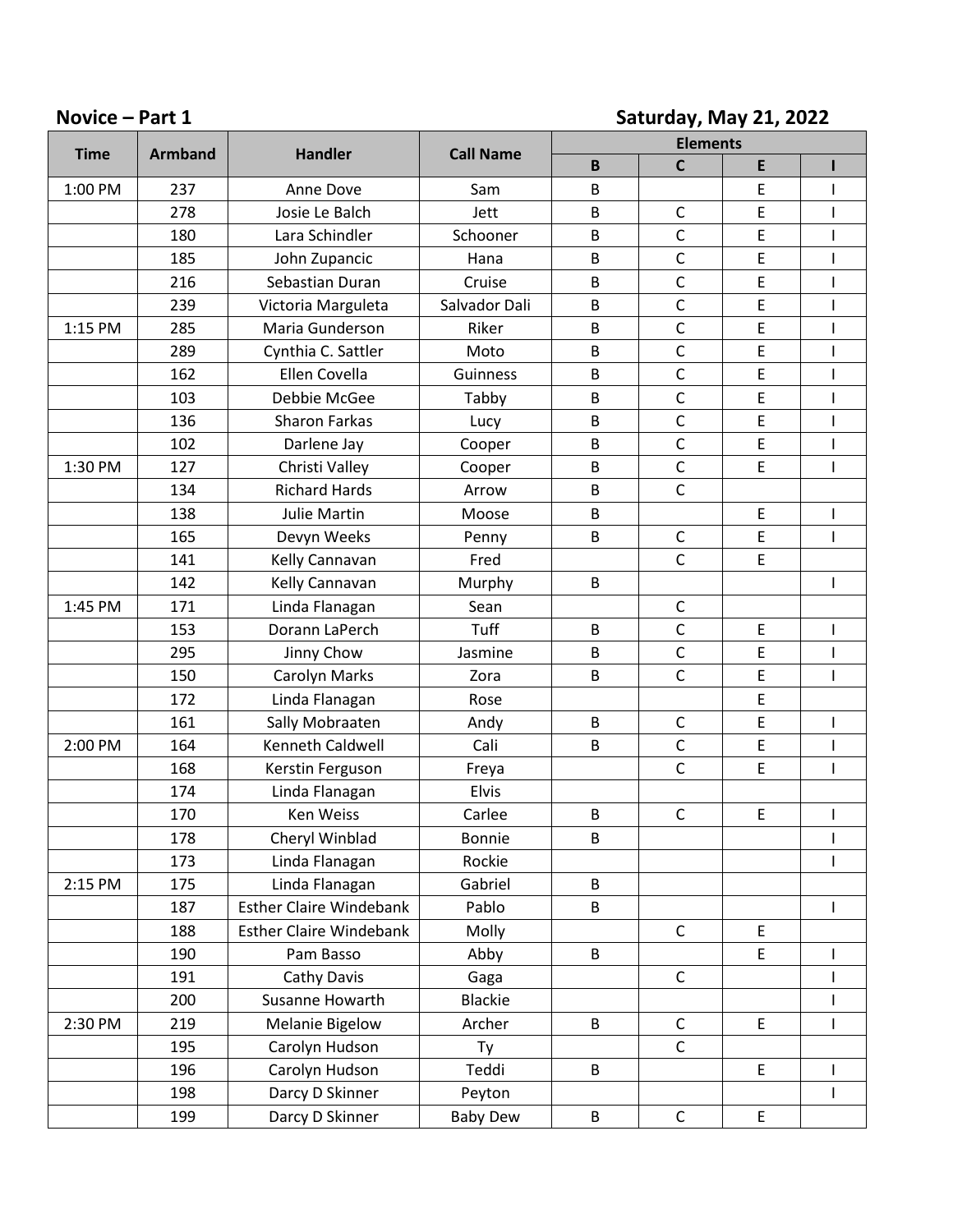## **Novice – Part 2 Saturday, May 21, 2022**

|             |                |                          |                  | <b>Elements</b> |              |                                            |                                                                                                                                                                                                                                                                                                                                                                                  |
|-------------|----------------|--------------------------|------------------|-----------------|--------------|--------------------------------------------|----------------------------------------------------------------------------------------------------------------------------------------------------------------------------------------------------------------------------------------------------------------------------------------------------------------------------------------------------------------------------------|
| <b>Time</b> | <b>Armband</b> | <b>Handler</b>           | <b>Call Name</b> | $\mathsf B$     | $\mathsf{C}$ | E                                          | п                                                                                                                                                                                                                                                                                                                                                                                |
| 2:45 PM     | 220            | Alan Manning             | Maya             | B               | $\mathsf C$  | E                                          |                                                                                                                                                                                                                                                                                                                                                                                  |
|             | 227            | Stephenie Galvan         | Stinger          | B               | $\mathsf C$  | E                                          | $\mathbf{I}$                                                                                                                                                                                                                                                                                                                                                                     |
|             | 224            | Teri L Chang             | Juice            |                 | $\mathsf C$  |                                            |                                                                                                                                                                                                                                                                                                                                                                                  |
|             | 225            | Teri L Chang             | <b>Brew</b>      | B               |              | $\mathsf E$                                | I                                                                                                                                                                                                                                                                                                                                                                                |
|             | 231            | Leslie White             | Abby             | B               | $\mathsf C$  | E                                          | $\mathbf{I}$                                                                                                                                                                                                                                                                                                                                                                     |
|             | 242            | Ellen Bruck              | Luna             | B               | C            | E                                          | $\mathsf{I}$                                                                                                                                                                                                                                                                                                                                                                     |
| 3:00 PM     | 244            | <b>Jane Flanders</b>     | Quinn            | B               | $\mathsf C$  | E                                          | $\mathsf{I}$                                                                                                                                                                                                                                                                                                                                                                     |
|             | 245            | Nancy Fenoglio           | Beau             | B               | $\mathsf C$  |                                            | $\mathbf{I}$                                                                                                                                                                                                                                                                                                                                                                     |
|             | 247            | Sharne Cambridge         | Moose            | B               | $\mathsf{C}$ | $\mathsf E$                                | $\mathbf{I}$                                                                                                                                                                                                                                                                                                                                                                     |
|             | 248            | Dana Rochat              | Maverick         | B               | $\mathsf C$  | E                                          | $\mathbf{I}$                                                                                                                                                                                                                                                                                                                                                                     |
|             | 249            | Christie Ung             | Juki             | B               | $\mathsf C$  | $\mathsf E$                                | $\mathbf{I}$                                                                                                                                                                                                                                                                                                                                                                     |
|             | 252            | Tammy N Parkinson        | Ripley           | B               | $\mathsf C$  | E                                          | $\mathbf{I}$                                                                                                                                                                                                                                                                                                                                                                     |
| 3:15 PM     | 254            | <b>Christine DeClerk</b> | Kimchi           |                 | $\mathsf C$  |                                            |                                                                                                                                                                                                                                                                                                                                                                                  |
|             | 255            | <b>Christine DeClerk</b> | Roux             |                 |              | E                                          | $\mathsf{I}$                                                                                                                                                                                                                                                                                                                                                                     |
|             | 257            | <b>Fran Fleck</b>        | Milo             | B               | $\mathsf C$  | E                                          | $\mathbf{I}$                                                                                                                                                                                                                                                                                                                                                                     |
|             | 258            | Josi Chow                | Julius           | B               | $\mathsf C$  | E                                          | $\begin{array}{c} \rule{0pt}{2.5ex} \rule{0pt}{2.5ex} \rule{0pt}{2.5ex} \rule{0pt}{2.5ex} \rule{0pt}{2.5ex} \rule{0pt}{2.5ex} \rule{0pt}{2.5ex} \rule{0pt}{2.5ex} \rule{0pt}{2.5ex} \rule{0pt}{2.5ex} \rule{0pt}{2.5ex} \rule{0pt}{2.5ex} \rule{0pt}{2.5ex} \rule{0pt}{2.5ex} \rule{0pt}{2.5ex} \rule{0pt}{2.5ex} \rule{0pt}{2.5ex} \rule{0pt}{2.5ex} \rule{0pt}{2.5ex} \rule{0$ |
|             | 260            | Jennifer Vanasse         | Gavin            | B               | $\mathsf C$  | E                                          | $\overline{\phantom{a}}$                                                                                                                                                                                                                                                                                                                                                         |
|             | 263            | Gretchen Mavrovouniotis  | Xanthos          | B               | $\mathsf C$  | E                                          | $\overline{\phantom{a}}$                                                                                                                                                                                                                                                                                                                                                         |
| 3:30 PM     | 268            | Cindy Chick              | Cimer            | B               | $\mathsf C$  | E                                          | $\mathbf{I}$                                                                                                                                                                                                                                                                                                                                                                     |
|             | 269            | Julia Kopan              | Kevin            | B               | $\mathsf C$  | E                                          | $\overline{\phantom{a}}$                                                                                                                                                                                                                                                                                                                                                         |
|             | 270            | Heatherlyn LeMaster      | Remus            |                 | $\mathsf{C}$ | E                                          | $\mathbf{I}$                                                                                                                                                                                                                                                                                                                                                                     |
|             | 271            | Barbara M. Demko         | Dashell          | B               |              | E                                          |                                                                                                                                                                                                                                                                                                                                                                                  |
|             | 272            | Barbara Demko            | Kelly            |                 | $\mathsf C$  |                                            | $\mathbf{I}$                                                                                                                                                                                                                                                                                                                                                                     |
|             | 279            | Joanne Sato              | Maui             |                 | $\mathsf{C}$ | E                                          | $\overline{1}$                                                                                                                                                                                                                                                                                                                                                                   |
| 3:45 PM     | 280            | Joanne Sato              | Koa              | B               |              |                                            |                                                                                                                                                                                                                                                                                                                                                                                  |
|             | 281            | Roxanne Ito-Leon         | <b>BeBox</b>     | B               | $\mathsf{C}$ | $\mathsf E$                                | $\mathsf{I}$                                                                                                                                                                                                                                                                                                                                                                     |
|             | 291            | Daphne Green             | Trump            |                 | C            |                                            |                                                                                                                                                                                                                                                                                                                                                                                  |
|             | 296            | Czarina Ellingson        | Gatsby           |                 | $\mathsf C$  | E                                          | $\mathbf{I}$                                                                                                                                                                                                                                                                                                                                                                     |
|             | 297            | <b>Scott Pack</b>        | Willow           |                 | C            |                                            |                                                                                                                                                                                                                                                                                                                                                                                  |
|             | 298            | <b>Scott Pack</b>        | Portia           |                 |              | E                                          |                                                                                                                                                                                                                                                                                                                                                                                  |
| 4:00 PM     | 300            | <b>Wendy Tien</b>        | Evie             |                 |              |                                            | $\mathbf{I}$                                                                                                                                                                                                                                                                                                                                                                     |
|             | 302            | Ellen Leyda              | Molly            | B               | $\mathsf C$  | $\mathsf{E}$                               | $\mathbf{I}$                                                                                                                                                                                                                                                                                                                                                                     |
|             | 307            | Julie Vanoni             | Tanka            |                 | $\mathsf C$  | E                                          |                                                                                                                                                                                                                                                                                                                                                                                  |
|             | 308            | Michele Owens            | Felina           |                 |              | $\mathsf{E}% _{0}\left( \mathsf{E}\right)$ | $\mathbf{I}$                                                                                                                                                                                                                                                                                                                                                                     |
|             | 309            | Julianne Dome            | Ruse             | B               | C            | $\mathsf E$                                | I                                                                                                                                                                                                                                                                                                                                                                                |
|             | 287            | Stephanie M. Colman      | Saber            |                 | $\mathsf C$  | $\mathsf{E}% _{0}\left( \mathsf{E}\right)$ | $\mathbf{I}$                                                                                                                                                                                                                                                                                                                                                                     |
| 4:15 PM     | 201            | Karen Dembrowski         | Gunner           | B               | $\mathsf C$  | $\mathsf{E}% _{0}\left( \mathsf{E}\right)$ | L                                                                                                                                                                                                                                                                                                                                                                                |
|             | 207            | Dixie Hambrick           | Joule            | B               | $\mathsf C$  | $\mathsf{E}% _{0}\left( \mathsf{E}\right)$ | $\mathsf{I}$                                                                                                                                                                                                                                                                                                                                                                     |
|             | 241            | Kaitlyn Gelfman          | Amor             | B               | $\mathsf C$  | $\mathsf{E}% _{0}\left( \mathsf{E}\right)$ | $\mathsf{I}$                                                                                                                                                                                                                                                                                                                                                                     |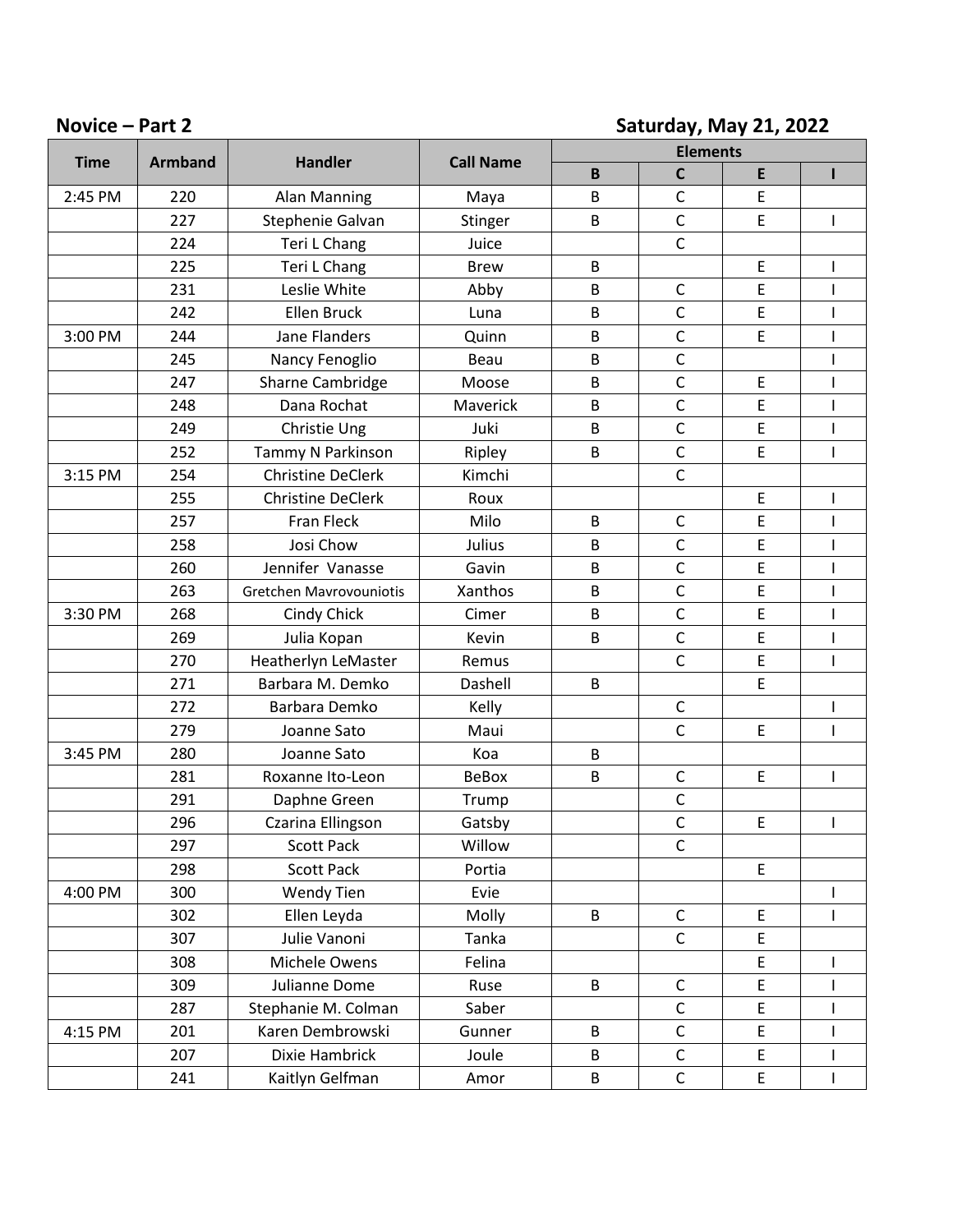# **Excellent – Part 1 Sunday, May 22, 2022**

| <b>Time</b><br><b>Armband</b> |     | <b>Handler</b>        | <b>Call Name</b> | <b>Elements</b> |              |             |                |
|-------------------------------|-----|-----------------------|------------------|-----------------|--------------|-------------|----------------|
|                               |     |                       |                  | B               | $\mathsf{C}$ | E           | Π              |
| 8:00 AM                       | 235 | Anne Dove             | Elsie            | B               |              | $\mathsf E$ |                |
|                               | 151 | <b>Noah Gaines</b>    | Iona             | B               | $\mathsf{C}$ | E           | ı              |
|                               | 223 | Jeanette Ivie         | Nikki            |                 | $\mathsf C$  |             |                |
|                               | 290 | Helen Springut        | Cady             | B               | $\mathsf C$  | E           | $\overline{1}$ |
|                               | 114 | Erin Kelly            | Piper            |                 |              |             | ı              |
|                               | 145 | <b>Carole Hills</b>   | Twist            | B               | $\mathsf C$  | E           | $\mathsf{I}$   |
| 8:20 AM                       | 159 | Sally Mobraaten       | Ginny            | B               | $\mathsf C$  | $\mathsf E$ |                |
|                               | 160 | Sally Mobraaten       | Dexter           |                 |              |             | ı              |
|                               | 206 | Kate Salokorpi        | Ellie            | B               | $\mathsf C$  | $\mathsf E$ |                |
|                               | 163 | Aileen Caldwell       | Joey             | B               | $\mathsf{C}$ | E           | ı              |
|                               | 167 | Holly A. Thiercof     | Juneau           | B               | $\mathsf{C}$ | E           |                |
|                               | 194 | Amanda Melissa Getz   | Mavi             | B               | $\mathsf{C}$ | E           | $\mathsf{I}$   |
| 8:40 AM                       | 204 | Patricia Tomono       | Parker           |                 |              | E           | ı              |
|                               | 209 | Susan Spitzer         | Riley            | B               |              | $\mathsf E$ |                |
|                               | 210 | Kristie Cervantez     | Riley            | B               | $\mathsf C$  | E           |                |
|                               | 259 | Jean Muenster         | Cheerio          |                 | $\mathsf{C}$ |             |                |
|                               | 264 | Becky Lynn            | Tippet           | B               | $\mathsf{C}$ | $\mathsf E$ |                |
|                               | 267 | Diane Sox             | Casey            | B               | $\mathsf C$  | E           |                |
| 9:00 AM                       | 293 | Lana Kinnear          | Shasta           | B               | $\mathsf{C}$ |             |                |
|                               | 294 | Sheila Spiro          | Kali             |                 | $\mathsf{C}$ |             |                |
|                               | 303 | Dominique Boutet      | Rosie            | B               | $\mathsf C$  | $\mathsf E$ |                |
|                               | 304 | Camille Caspe         | <b>Buster</b>    | B               | $\mathsf{C}$ | $\mathsf E$ |                |
|                               | 310 | <b>Grace Pranatio</b> | Cooper           | B               | $\mathsf{C}$ | E           |                |
|                               | 104 | Debbie McGee          | Singe            | B               | $\mathsf{C}$ | $\mathsf E$ |                |
| 9:20 AM                       | 113 | Patty Thompson        | Holly            | B               | $\mathsf{C}$ |             |                |
|                               | 120 | Sandra Ulrich         | Slicker          |                 | $\mathsf{C}$ | $\mathsf E$ | $\overline{1}$ |
|                               | 121 | Elizabeth G. Chilton  | Scout            | B               |              | E           |                |
|                               | 122 | Elizabeth G. Chilton  | Echo             |                 | $\mathsf C$  |             | $\mathsf{I}$   |
|                               | 123 | <b>Becky Bias</b>     | Poppy            |                 | $\mathsf C$  |             | 1              |
|                               | 140 | Robyn Zelden          | Luca             | B               | $\mathsf C$  | $\mathsf E$ |                |
| 9:40 AM                       | 156 | Clydine Crowder       | Meg              | B               | $\mathsf C$  | $\mathsf E$ | $\mathsf{I}$   |
|                               | 158 | Sally Jo Peterson     | Viggo            |                 |              | $\mathsf E$ |                |
|                               | 179 | Christy Enderson      | Shelby           | B               | $\mathsf{C}$ | $\mathsf E$ |                |
|                               | 184 | John Zupancic         | Griff            | B               |              |             |                |
|                               | 192 | Cathy Davis           | Jude             |                 | $\mathsf C$  | $\mathsf E$ | $\mathbf{I}$   |
|                               | 211 | Vivienne Allen        | Luke             | B               | $\mathsf C$  | $\mathsf E$ |                |
| 10:00 AM                      | 215 | Susan Bartky          | Pi               | B               | $\mathsf C$  |             |                |
|                               | 217 | Sebastian Duran       | Aya              | B               |              |             |                |
|                               | 229 | Staci Billy           | Moxi             |                 | $\mathsf C$  | $\mathsf E$ |                |
|                               | 233 | Pamela Francis        | Rosie Posie      | B               | $\mathsf C$  |             |                |
|                               | 249 | Christie Ung          | Juki             | B               | $\mathsf C$  | $\mathsf E$ |                |
|                               | 250 | Patti Keating         | Zoey             | B               |              |             | $\mathsf{I}$   |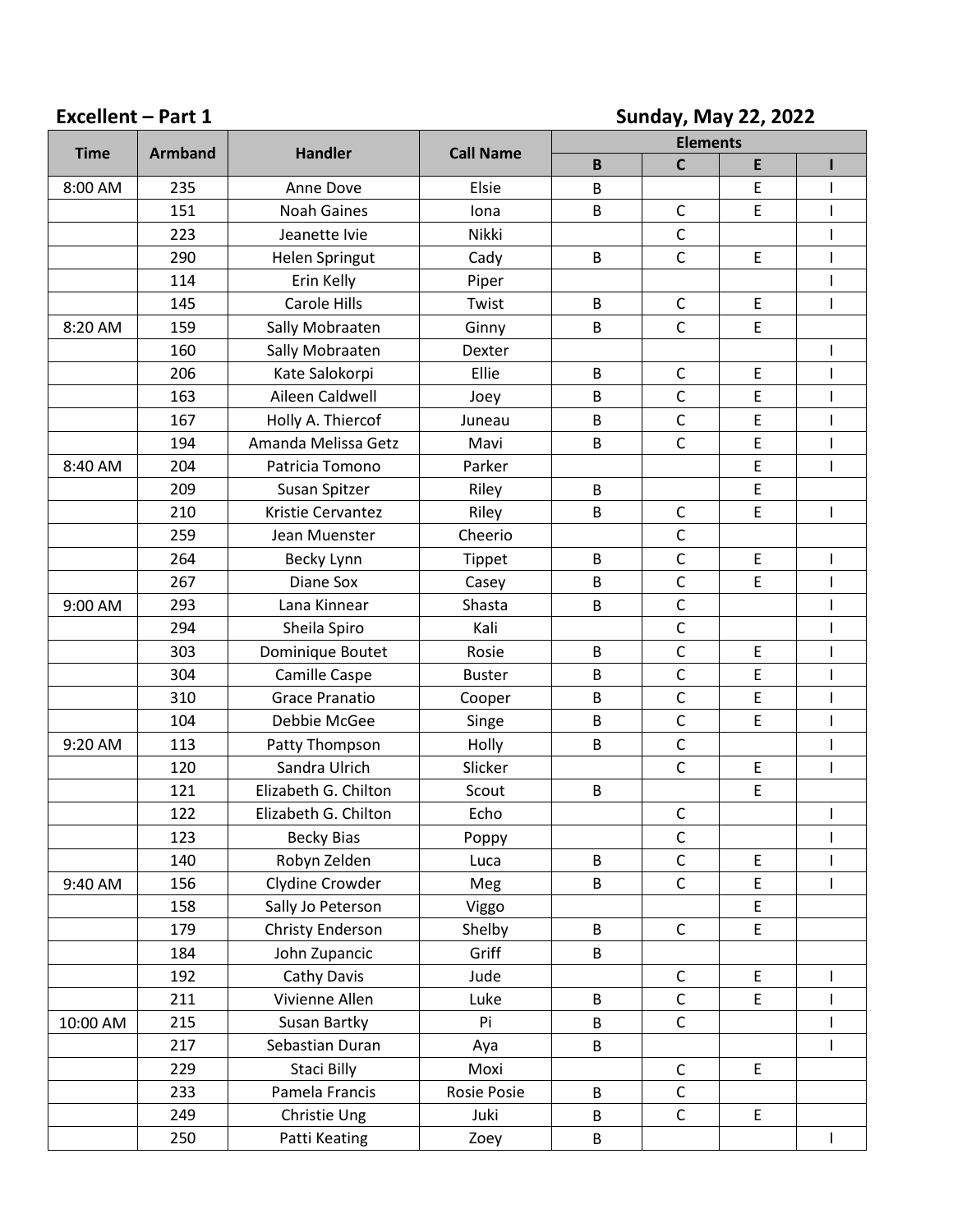# **Excellent – Part 2 Sunday, May 22, 2022**

| <b>Time</b><br><b>Armband</b> |     | <b>Handler</b>           | <b>Call Name</b> | <b>Elements</b> |              |   |  |
|-------------------------------|-----|--------------------------|------------------|-----------------|--------------|---|--|
|                               |     |                          |                  | B               | C            | E |  |
| 10:20 AM                      | 256 | <b>Christine DeClerk</b> | Riley            | В               | С            | E |  |
|                               | 305 | Lisa Thomas              | Latte            | B               |              |   |  |
|                               | 306 | Lisa Thomas              | Phoebe           |                 | C            |   |  |
|                               | 182 | Carol Keller             | Scorch           | В               |              |   |  |
|                               | 183 | Carol Keller             | Pimms            |                 | $\mathsf{C}$ | E |  |
|                               | 273 | Lori Barbee              | <b>Sterling</b>  |                 | C            | E |  |
| 10:40 AM                      | 284 | Paul Kramer              | Z AKA Ziminsky   | B               | С            | E |  |
|                               | 311 | Jordan Fraterrigo        | <b>Belle</b>     |                 |              |   |  |
|                               | 313 | Jordan Fraterrigo        | Gus              |                 | C            |   |  |
|                               | 108 | Mary Ann Neal            | Gibbs            | В               | С            | E |  |
|                               | 251 | Ann Grimes               | Fusion           | B               | C            | E |  |
|                               | 133 | LeeAnn Emirkhanian       | Karma            |                 | C            | E |  |

# **Advanced – Part 1 Sunday, May 22, 2022**

| <b>Time</b> | <b>Armband</b> | <b>Handler</b>    | <b>Call Name</b>   | <b>Elements</b> |              |             |                          |
|-------------|----------------|-------------------|--------------------|-----------------|--------------|-------------|--------------------------|
|             |                |                   |                    | $\mathsf B$     | $\mathsf{C}$ | E           | ı                        |
| 12:30 PM    | 236            | Anne Dove         | Maisie             | B               |              | E           |                          |
|             | 299            | Judith Peterson   | lvy                | B               | $\mathsf C$  | E           |                          |
|             | 300            | <b>Wendy Tien</b> | Evie               | B               | $\mathsf{C}$ | E           |                          |
|             | 208            | Dixie Hambrick    | <b>Theis</b>       | B               | $\mathsf{C}$ | E           |                          |
|             | 104            | Debbie McGee      | Singe              | B               | $\mathsf{C}$ | E           |                          |
| 12:45 PM    | 107            | Mary Ann Neal     | <b>Nuala</b>       | B               | $\mathsf{C}$ | E           | $\mathbf{I}$             |
|             | 113            | Patty Thompson    | Holly              |                 |              | E           |                          |
|             | 119            | Sandra Ulrich     | Reef               |                 | $\mathsf{C}$ | E           | ı                        |
|             | 120            | Sandra Ulrich     | Slicker            | B               |              |             |                          |
|             | 123            | <b>Becky Bias</b> | Poppy              | B               |              | E           |                          |
| 1:00 PM     | 139            | Maddie Vaughan    | Chaos              | B               | $\mathsf{C}$ | E           |                          |
|             | 155            | Clydine Crowder   | <b>Bruce</b>       | B               | $\mathsf C$  | E           |                          |
|             | 158            | Sally Jo Peterson | Viggo              | B               | $\mathsf{C}$ |             |                          |
|             | 179            | Christy Enderson  | Shelby             |                 |              |             |                          |
|             | 185            | John Zupancic     | Hana               |                 | $\mathsf{C}$ | $\mathsf E$ |                          |
| 1:15 PM     | 191            | Cathy Davis       | Gaga               |                 |              | E           |                          |
|             | 192            | Cathy Davis       | Jude               | В               |              |             |                          |
|             | 214            | Susan Bartky      | Orion              | B               | $\mathsf{C}$ | E           | $\mathbf{I}$             |
|             | 229            | Staci Billy       | Moxi               | B               |              |             |                          |
|             | 230            | Staci Billy       | Mika               |                 |              | E           |                          |
| 1:30 PM     | 211            | Vivienne Allen    | Luke               | $\sf B$         | $\mathsf{C}$ | $\mathsf E$ | $\mathsf{I}$             |
|             | 233            | Pamela Francis    | <b>Rosie Posie</b> |                 |              | E           |                          |
|             | 249            | Christie Ung      | Juki               | B               | $\mathsf C$  | $\mathsf E$ | $\overline{\phantom{a}}$ |
|             | 250            | Patti Keating     | Zoey               |                 | $\mathsf{C}$ | $\mathsf E$ |                          |
|             | 273            | Lori Barbee       | Sterling           | B               |              |             |                          |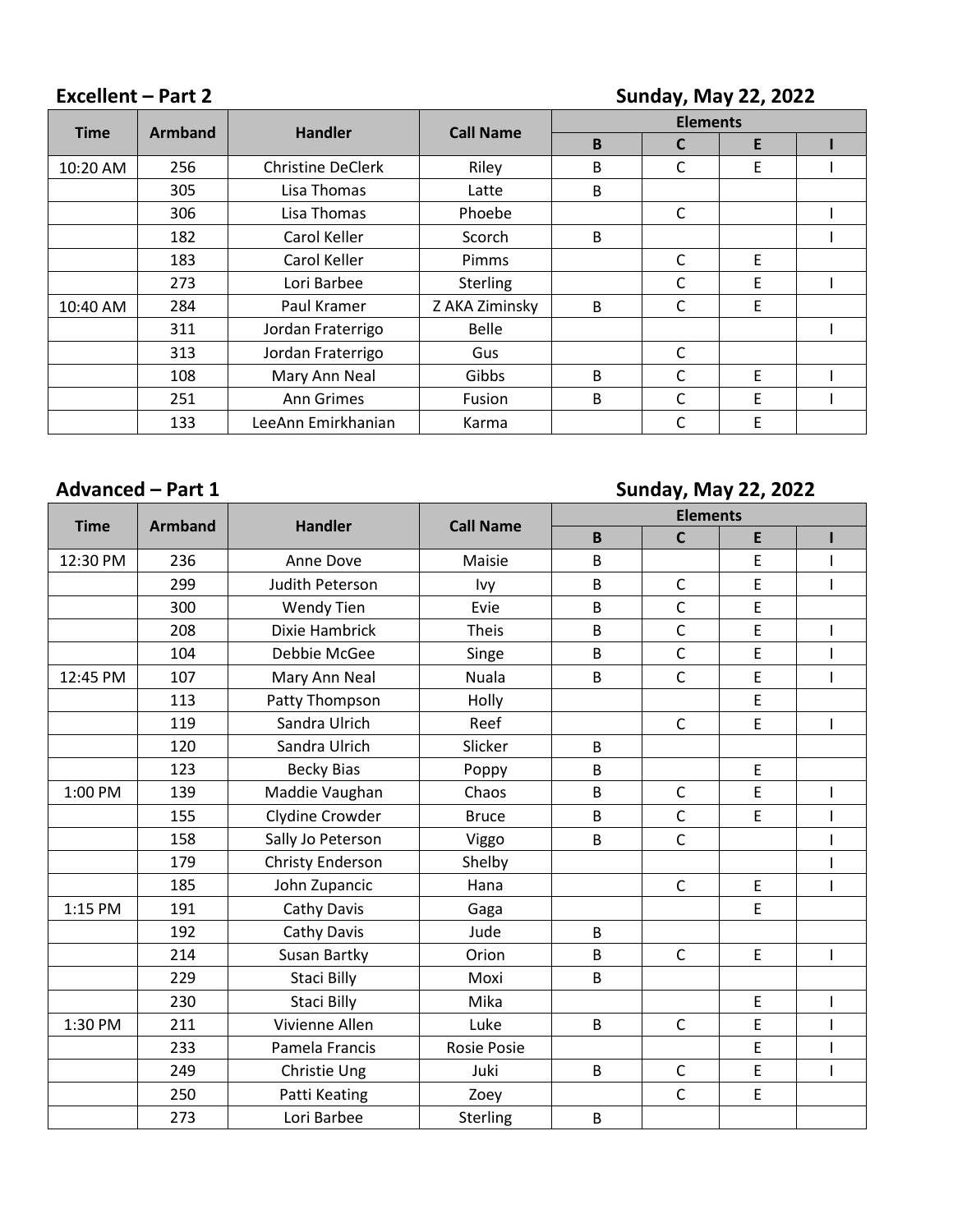# **Advanced – Part 2 Sunday, May 22, 2022**

| <b>Time</b><br><b>Armband</b><br><b>Handler</b> |     | <b>Call Name</b>         | <b>Elements</b> |   |              |                                            |                                                                                                                                                                                                                                                                                                                                                                                                                |
|-------------------------------------------------|-----|--------------------------|-----------------|---|--------------|--------------------------------------------|----------------------------------------------------------------------------------------------------------------------------------------------------------------------------------------------------------------------------------------------------------------------------------------------------------------------------------------------------------------------------------------------------------------|
|                                                 |     |                          |                 | B | $\mathsf{C}$ | E                                          | ı                                                                                                                                                                                                                                                                                                                                                                                                              |
| 1:45 PM                                         | 254 | <b>Christine DeClerk</b> | Kimchi          | B |              |                                            |                                                                                                                                                                                                                                                                                                                                                                                                                |
|                                                 | 255 | <b>Christine DeClerk</b> | Roux            |   | $\mathsf{C}$ | E                                          |                                                                                                                                                                                                                                                                                                                                                                                                                |
|                                                 | 284 | Paul Kramer              | Z AKA Ziminsky  |   |              |                                            |                                                                                                                                                                                                                                                                                                                                                                                                                |
|                                                 | 311 | Jordan Fraterrigo        | <b>Belle</b>    | B |              |                                            |                                                                                                                                                                                                                                                                                                                                                                                                                |
|                                                 | 312 | Jordan Fraterrigo        | Morgan          |   | C            | E                                          |                                                                                                                                                                                                                                                                                                                                                                                                                |
| 2:00 PM                                         | 100 | Stephen Najim            | Rosie           |   | $\mathsf{C}$ | $\mathsf E$                                | ı                                                                                                                                                                                                                                                                                                                                                                                                              |
|                                                 | 313 | Jordan Fraterrigo        | Gus             |   |              |                                            |                                                                                                                                                                                                                                                                                                                                                                                                                |
|                                                 | 112 | Nancy Leon               | Puddles         | B | $\mathsf C$  | $\mathsf E$                                |                                                                                                                                                                                                                                                                                                                                                                                                                |
|                                                 | 116 | <b>Terry Simons</b>      | Chainsaw        | B | $\mathsf{C}$ | E                                          |                                                                                                                                                                                                                                                                                                                                                                                                                |
|                                                 | 117 | <b>Kim Simons</b>        | Thief           | B | $\mathsf{C}$ | $\mathsf{E}% _{0}\left( \mathsf{E}\right)$ |                                                                                                                                                                                                                                                                                                                                                                                                                |
| 2:15 PM                                         | 101 | Kirsten Siglock          | Raven           | B | $\mathsf{C}$ | E                                          |                                                                                                                                                                                                                                                                                                                                                                                                                |
|                                                 | 118 | Michelle De Lorier       | Royce           | B | $\mathsf C$  | E                                          |                                                                                                                                                                                                                                                                                                                                                                                                                |
|                                                 | 124 | Harumi Etzi              | Poppy           | B | $\mathsf{C}$ | E                                          |                                                                                                                                                                                                                                                                                                                                                                                                                |
|                                                 | 130 | Karen Long               | Archie          | B | $\mathsf{C}$ | E                                          |                                                                                                                                                                                                                                                                                                                                                                                                                |
|                                                 | 131 | Kimberly Rosky           | Oliver          |   | $\mathsf{C}$ | E                                          |                                                                                                                                                                                                                                                                                                                                                                                                                |
| 2:30 PM                                         | 134 | <b>Richard Hards</b>     | Arrow           |   |              | E                                          | $\mathbf{I}$                                                                                                                                                                                                                                                                                                                                                                                                   |
|                                                 | 147 | Lauren Jones             | Slick           | B | $\mathsf{C}$ | E                                          | $\mathsf I$                                                                                                                                                                                                                                                                                                                                                                                                    |
|                                                 | 148 | Mikako Ito               | Goma            | B | $\mathsf C$  | E                                          | $\overline{\phantom{a}}$                                                                                                                                                                                                                                                                                                                                                                                       |
|                                                 | 152 | Marissa Greenberg        | Penny           | B | $\mathsf{C}$ | E                                          | $\overline{1}$                                                                                                                                                                                                                                                                                                                                                                                                 |
|                                                 | 154 | Carol McLaughlin         | Bean            | B | $\mathsf{C}$ | E                                          | ı                                                                                                                                                                                                                                                                                                                                                                                                              |
| 2:45 PM                                         | 169 | <b>Matthew White</b>     | Ben             | B | $\mathsf{C}$ | E                                          | $\mathsf{I}$                                                                                                                                                                                                                                                                                                                                                                                                   |
|                                                 | 177 | Susan Nikkel             | Tango           | B | $\mathsf{C}$ | $\mathsf E$                                | ı                                                                                                                                                                                                                                                                                                                                                                                                              |
|                                                 | 186 | Tina Umali               | Bernoulli       | B | $\mathsf{C}$ | E                                          | $\mathsf{l}$                                                                                                                                                                                                                                                                                                                                                                                                   |
|                                                 | 193 | Loren Cooper             | Stella          | B | $\mathsf C$  | E                                          |                                                                                                                                                                                                                                                                                                                                                                                                                |
|                                                 | 195 | Carolyn Hudson           | Ty              | B |              | $\mathsf E$                                | $\overline{1}$                                                                                                                                                                                                                                                                                                                                                                                                 |
| 3:00 PM                                         | 197 | Darcy D Skinner          | Adele           | B | $\mathsf C$  | E                                          | ı                                                                                                                                                                                                                                                                                                                                                                                                              |
|                                                 | 200 | Susanne Howarth          | <b>Blackie</b>  | B | $\mathsf{C}$ | $\mathsf E$                                | ı                                                                                                                                                                                                                                                                                                                                                                                                              |
|                                                 | 203 | Karen Jowers             | Cody            | B | $\mathsf{C}$ | E                                          |                                                                                                                                                                                                                                                                                                                                                                                                                |
|                                                 | 205 | Lynda Haines             | Lia             | B | C            | $\mathsf E$                                |                                                                                                                                                                                                                                                                                                                                                                                                                |
|                                                 | 212 | Mireille Rabier          | Fauci           | B | $\mathsf{C}$ | E                                          |                                                                                                                                                                                                                                                                                                                                                                                                                |
| 3:15 PM                                         | 232 | Katherine Honegger       | Poppy           | B | $\mathsf C$  | $\mathsf E$                                |                                                                                                                                                                                                                                                                                                                                                                                                                |
|                                                 | 213 | Nancy Stanley Waud       | Gingham         | B | $\mathsf C$  | E                                          |                                                                                                                                                                                                                                                                                                                                                                                                                |
|                                                 | 220 | Alan Manning             | Maya            |   | $\mathsf C$  | E                                          | $\mathsf{I}$                                                                                                                                                                                                                                                                                                                                                                                                   |
|                                                 | 221 | Amy Phillips             | Luna            | B | $\mathsf{C}$ | E                                          |                                                                                                                                                                                                                                                                                                                                                                                                                |
|                                                 | 224 | Teri L Chang             | Juice           | B |              | $\mathsf E$                                |                                                                                                                                                                                                                                                                                                                                                                                                                |
| 3:30 PM                                         | 226 | Stephenie Galvan         | <b>Bumble</b>   | B | $\mathsf C$  | $\mathsf E$                                |                                                                                                                                                                                                                                                                                                                                                                                                                |
|                                                 | 228 | Cassandra Fildey         | Tula            | B | $\mathsf C$  | $\mathsf E$                                | ı                                                                                                                                                                                                                                                                                                                                                                                                              |
|                                                 | 243 | <b>Heather Long</b>      | Wyatt           | B | $\mathsf C$  | E                                          |                                                                                                                                                                                                                                                                                                                                                                                                                |
|                                                 | 246 | Nancy Fenoglio           | Jessie          |   |              | $\mathsf E$                                |                                                                                                                                                                                                                                                                                                                                                                                                                |
|                                                 | 247 | Sharne Cambridge         | Moose           | B | $\mathsf C$  | $\mathsf E$                                |                                                                                                                                                                                                                                                                                                                                                                                                                |
| 3:45 PM                                         | 253 | Ana Zador                | Luna            | B | $\mathsf C$  | $\mathsf E$                                | ı                                                                                                                                                                                                                                                                                                                                                                                                              |
|                                                 | 261 | Jennifer Vanasse         | Willow          | B | $\mathsf C$  | $\mathsf E$                                |                                                                                                                                                                                                                                                                                                                                                                                                                |
|                                                 | 275 | <b>Brigid Murphy</b>     | Dash            | B | $\mathsf C$  | $\mathsf E$                                | I                                                                                                                                                                                                                                                                                                                                                                                                              |
|                                                 | 282 | Cindy Ann North          | Willow          |   | $\mathsf C$  | $\mathsf E$                                | $\begin{array}{c} \rule{0pt}{2ex} \rule{0pt}{2ex} \rule{0pt}{2ex} \rule{0pt}{2ex} \rule{0pt}{2ex} \rule{0pt}{2ex} \rule{0pt}{2ex} \rule{0pt}{2ex} \rule{0pt}{2ex} \rule{0pt}{2ex} \rule{0pt}{2ex} \rule{0pt}{2ex} \rule{0pt}{2ex} \rule{0pt}{2ex} \rule{0pt}{2ex} \rule{0pt}{2ex} \rule{0pt}{2ex} \rule{0pt}{2ex} \rule{0pt}{2ex} \rule{0pt}{2ex} \rule{0pt}{2ex} \rule{0pt}{2ex} \rule{0pt}{2ex} \rule{0pt}{$ |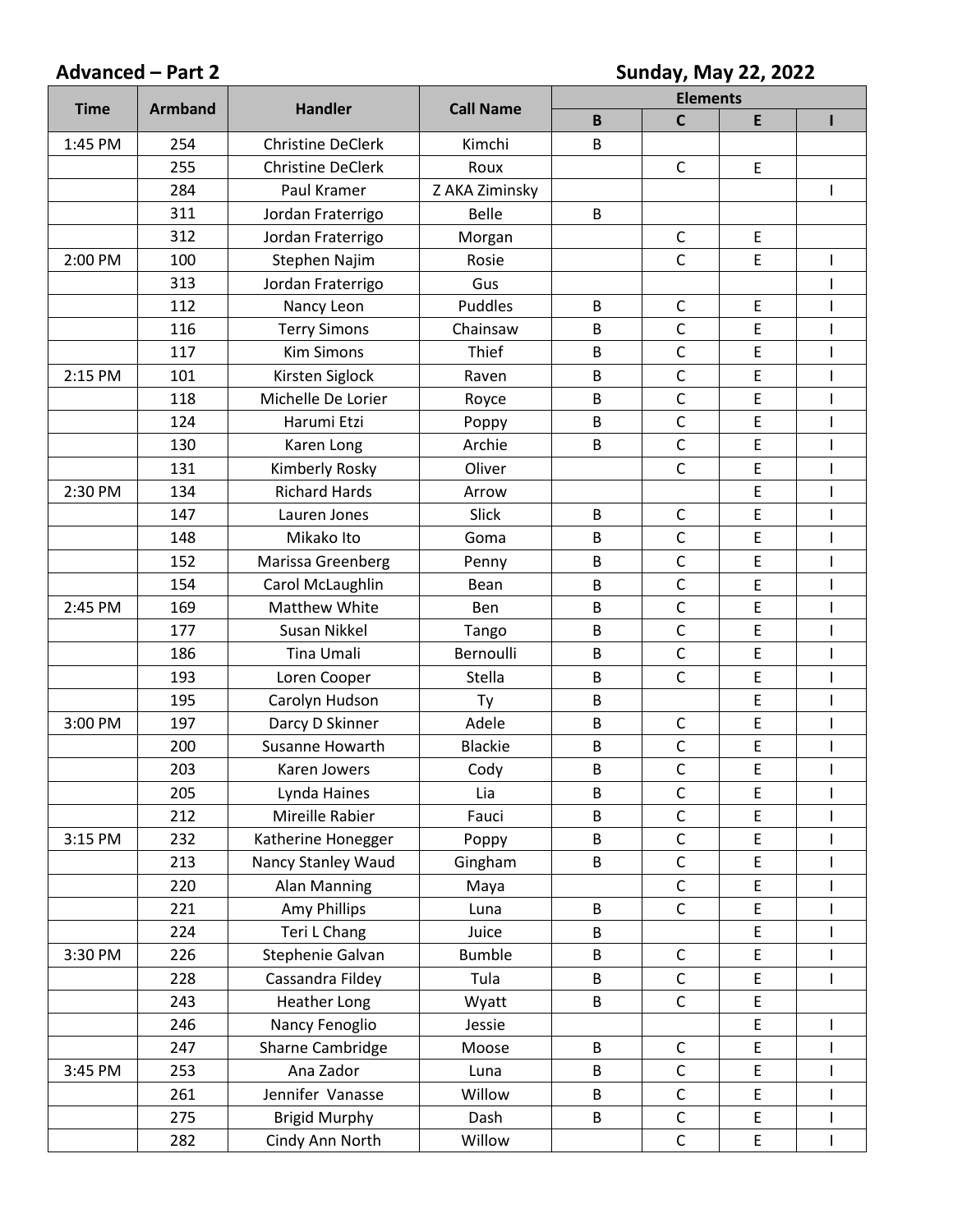# **Master**

## **HD**

|                |                      |                  | HD  |     |
|----------------|----------------------|------------------|-----|-----|
| <b>Armband</b> | <b>Handler</b>       | <b>Call Name</b> | Sat | Sun |
| 113            | Patty Thompson       | Holly            |     | X   |
| 132            | Cynthia Smith        | Zane             | x   | X   |
| 137            | Dee Long             | Naniloa          | x   | x   |
| 151            | Noah Gaines          | Iona             | x   | X   |
| 184            | John Zupancic        | Griff            | x   |     |
| 222            | Jeanette Ivie        | Sami             | x   | x   |
| 223            | Jeanette Ivie        | Nikki            | x   | x   |
| 243            | <b>Heather Long</b>  | Wyatt            |     | X   |
| 264            | Becky Lynn           | Tippet           |     | x   |
| 266            | Diane Sox            | Teagan           | x   |     |
| 277            | Josie Le Balch       | Luc              | x   |     |
| 283            | Paul Kramer          | <b>Tess</b>      | Χ   |     |
| 286            | Maria Gunderson      | Katie            | x   |     |
| 301            | Stephanie A. L. Reed | Nero             | X   | x   |

# **Excellent**

**HD**

| <b>Armband</b> | <b>Handler</b>        | <b>Call Name</b> | <b>HD</b> |     |
|----------------|-----------------------|------------------|-----------|-----|
|                |                       |                  | Sat       | Sun |
| 163            | Aileen Caldwell       | Joey             |           | x   |
| 166            | Jim Axtelle           | Dash             | x         |     |
| 234            | Anne Dove             | Paisley          | x         | x   |
| 267            | Diane Sox             | Casey            |           | x   |
| 290            | <b>Helen Springut</b> | Cady             |           | X   |
| 293            | Lana Kinnear          | Shasta           |           | x   |
| 294            | Sheila Spiro          | Kali             |           | x   |
| 304            | Camille Caspe         | <b>Buster</b>    |           | x   |
| 310            | <b>Grace Pranatio</b> | Cooper           |           | x   |